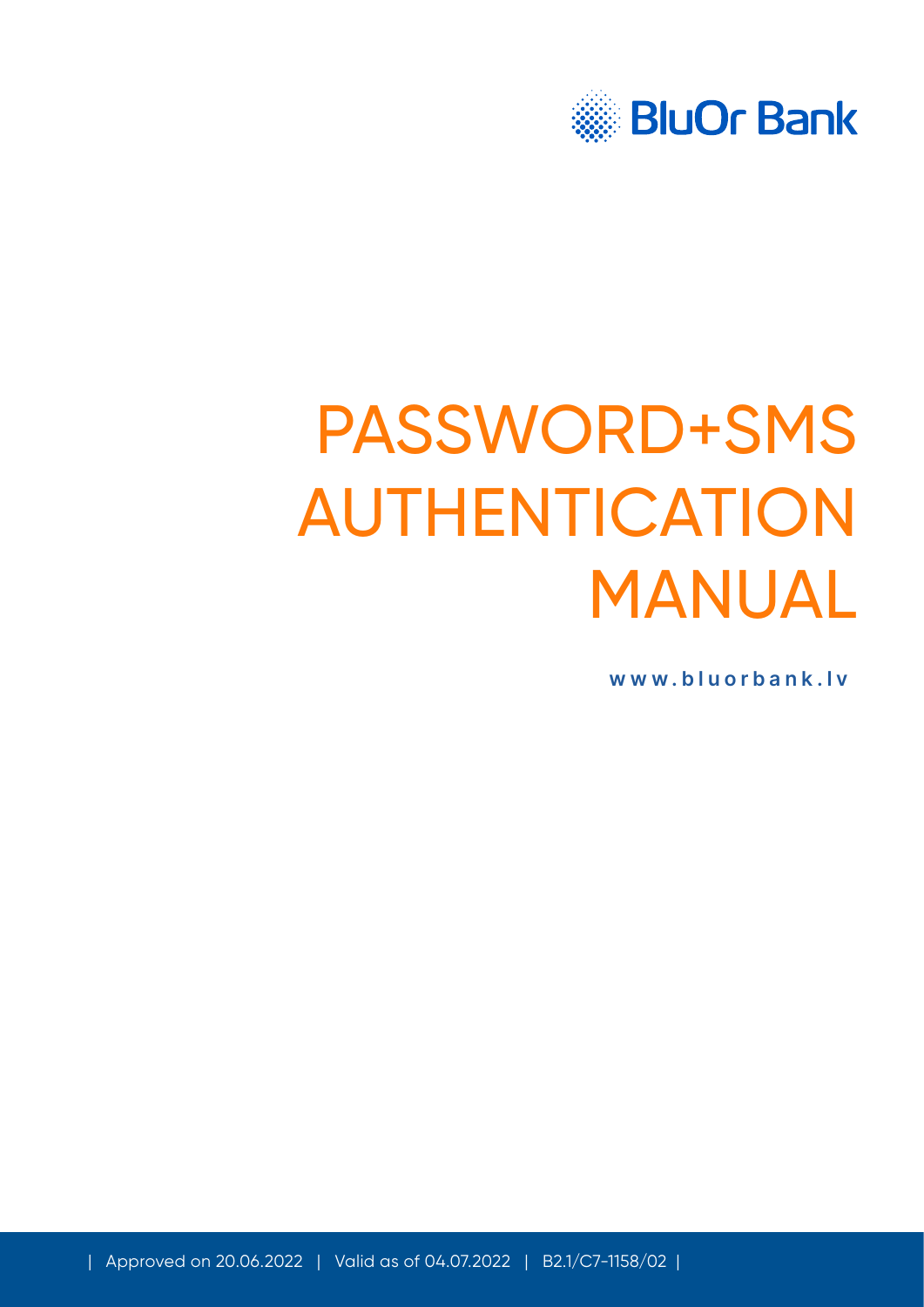

# **CONTENTS**

| 2. |                                                                                                        |  |
|----|--------------------------------------------------------------------------------------------------------|--|
| 3. | Regular login to the Internet Bank, using Password+SMS authentication mass are served by the late of 4 |  |
| 4. | Signing of standard documents and their sending in the Internet Bank                                   |  |

## **TERMS AND DEFINITIONS**

**Bank** – BluOr Bank AS. **Internet Bank** – BluOr Bank AS Internet Bank.



Approved on 20.06.2022 Valid as of 04.07.2022 B2.1/C7-1158/02 Page 1 of 5 BluOr Bank AS | Smilšu iela 6, Rīga, LV-1050, Latvija | Registration No. 40003551060 | SWIFT code: CBBRLV22<br>Phone: +371 67 031 333 | WhatsApp: +371 26 552 244 | E-mail: info@bluorbank.lv | www.bluorbank.lv Phone: +371 67 031 333 | WhatsApp: +371 26 552 244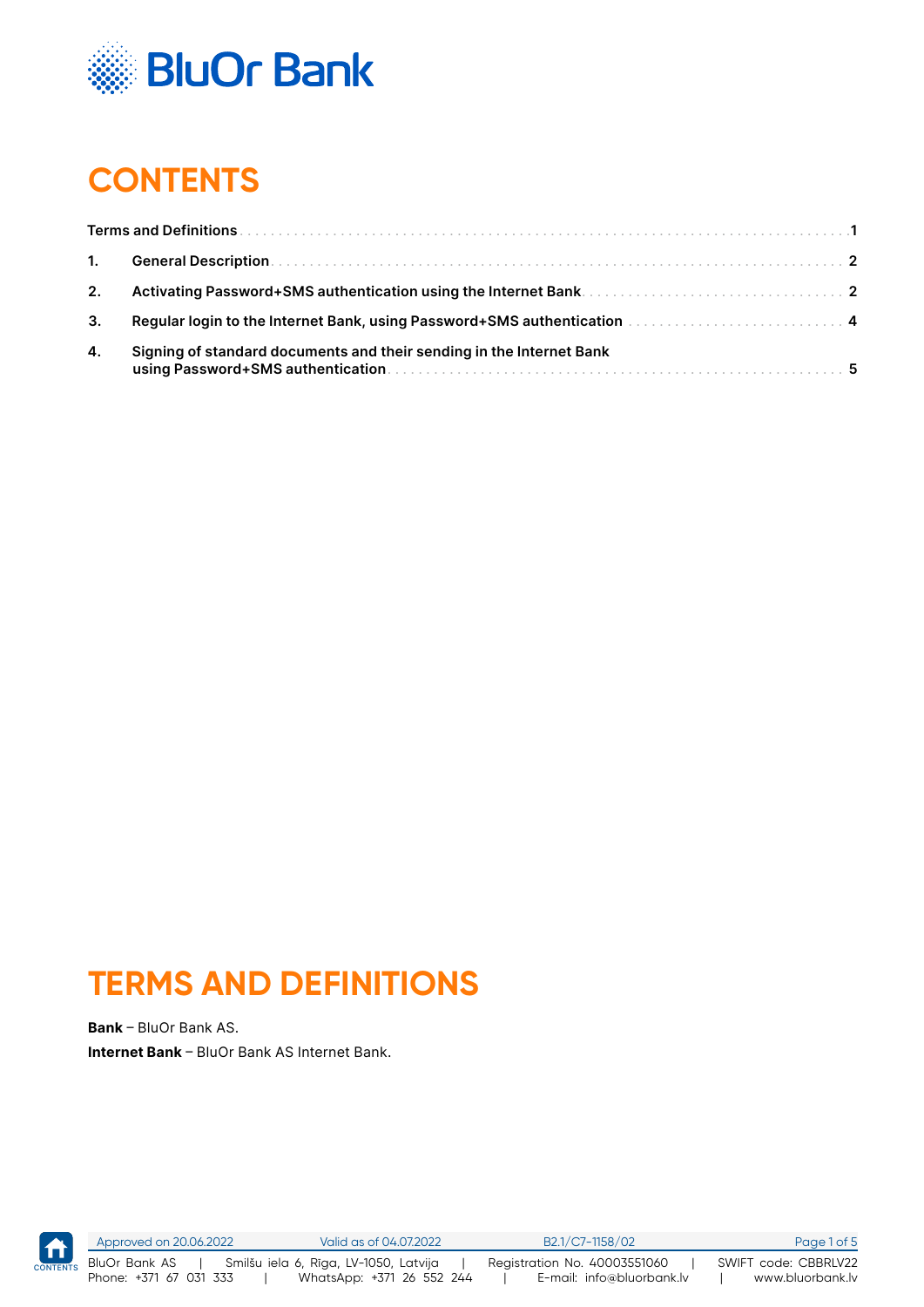<span id="page-2-0"></span>

# **1. GENERAL DESCRIPTION**

- 1.1. The Password+SMS authentication is a means of authentication that is used for:
	- 1.1.1. Logging into the Internet Bank;
	- 1.1.2. Signing payment orders, cash withdrawal requests and different applications in the Internet Bank;
	- 1.1.3. Correspondence with the Bank in the Internet Bank.

### **2. ACTIVATING PASSWORD+SMS AUTHENTICATION USING THE INTERNET BANK**

- 2.1. To activate Pasword+SMS authentication, do as follows:
	- 2.1.1. Open the Internet Bank login page [\(https://ib.bluorbank.lv](https://ib.bluorbank.lv)).
		- 2.1.1.1. In the **User name** field, enter your user name to access the Internet Bank that you have stated in the Application for everyday servicing of an individual client.
		- 2.1.1.2. Click Login.

| Connect to the Internet bank |                        |
|------------------------------|------------------------|
| <b>Download mobile app</b>   | User name<br>$Q$ BluOr |
| <b>BluOr Bank</b>            | <b>LOGIN</b>           |

*Fig. 2.1. Activating Password+SMS authentication – step 1.*

2.1.2. You will receive SMS with an initial password for activating Password+SMS authentication. 2.1.2.1. In the **Digipass code/Password** field, enter the initial password. 2.1.2.2. Click Login.

|                                                                                   | Connect to the Internet bank                   |
|-----------------------------------------------------------------------------------|------------------------------------------------|
|                                                                                   | User name<br>Q BluOr<br>Digipass code/Password |
| Use Blue KEY app to enter<br>$\leftarrow$<br>Select the "Scan for login" function | <b>LOGIN</b>                                   |

*Fig. 2.2. Activating Password+SMS authentication – step 2.*

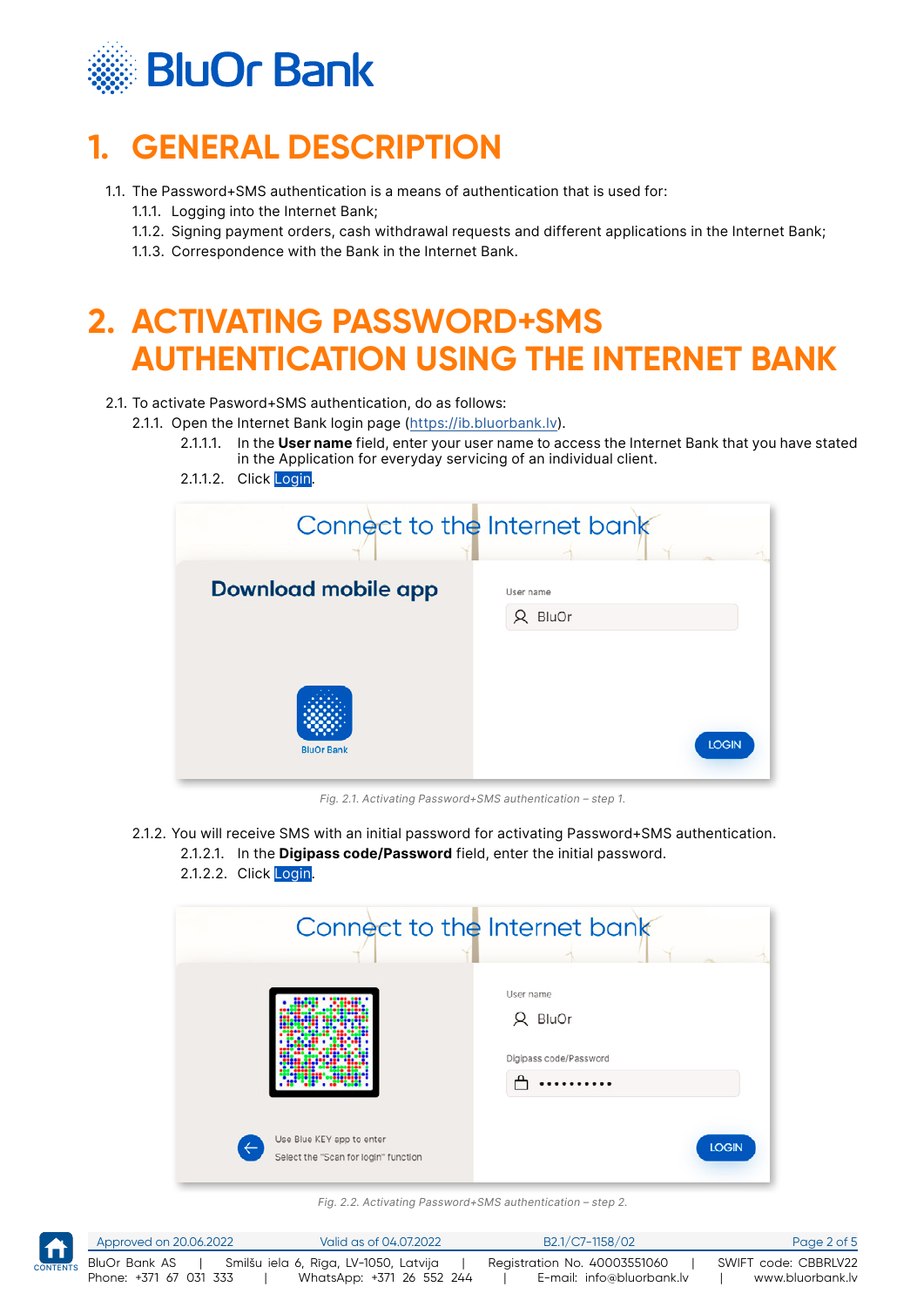

2.1.3. The page for changing the initial password opens.

| Change Password                                                 |                     |                                                                                                                         |  |
|-----------------------------------------------------------------|---------------------|-------------------------------------------------------------------------------------------------------------------------|--|
| ID                                                              | test                | $\pmb{\gamma}$                                                                                                          |  |
| Current Password *                                              |                     | $\pmb{\gamma}$                                                                                                          |  |
| New Password *                                                  |                     | $\,$ ? $\,$                                                                                                             |  |
| Confirm Password *                                              |                     | $\,$ $\,$                                                                                                               |  |
|                                                                 |                     |                                                                                                                         |  |
|                                                                 |                     | The password should consist of at least 8 characters with at least one upper-case and lower-case letter, as well as one |  |
|                                                                 | 28.09.2018 09:30:17 | $\pmb{\gamma}$                                                                                                          |  |
| digit<br>Password changed on<br>Password change interval (days) | 180                 | $\,$ ?                                                                                                                  |  |

*Fig. 2.3. Activating Password+SMS authentication – step 3.*

- 2.1.3.1. In the **Current Password** field, enter the initial password provided by the bank.
- 2.1.3.2. In the **New Password** field, enter your new password.
- 2.1.3.3. In the **Confirm Password** field, enter your new password once again.
- 2.1.3.4. Click Save.

#### 2.1.4. In 10 seconds, the Internet Bank login page opens.

- 2.1.4.1. In the **User name** field, enter your user name once again.
- 2.1.4.2. In the **Digipass code/Password** field, enter your password and click Login.

|                                                                                   | Connect to the Internet bank                     |
|-----------------------------------------------------------------------------------|--------------------------------------------------|
|                                                                                   | User name<br>$Q$ BluOr<br>Digipass code/Password |
| Use Blue KEY app to enter<br>$\leftarrow$<br>Select the "Scan for login" function | <b>LOGIN</b>                                     |

*Fig. 2.4. Activating Password+SMS authentication – step 4.*



|                 | Approved on 20.06.2022 | Valid as of 04,07,2022                | B2.1/C7-1158/02              | Page 3 of 5          |
|-----------------|------------------------|---------------------------------------|------------------------------|----------------------|
| <b>CONTENTS</b> | BluOr Bank AS          | Smilšu iela 6, Rīga, LV-1050, Latvija | Registration No. 40003551060 | SWIFT code: CBBRLV22 |
|                 | Phone: +371 67 031 333 | WhatsApp: +371 26 552 244             | E-mail: info@bluorbank.lv    | www.bluorbank.lv     |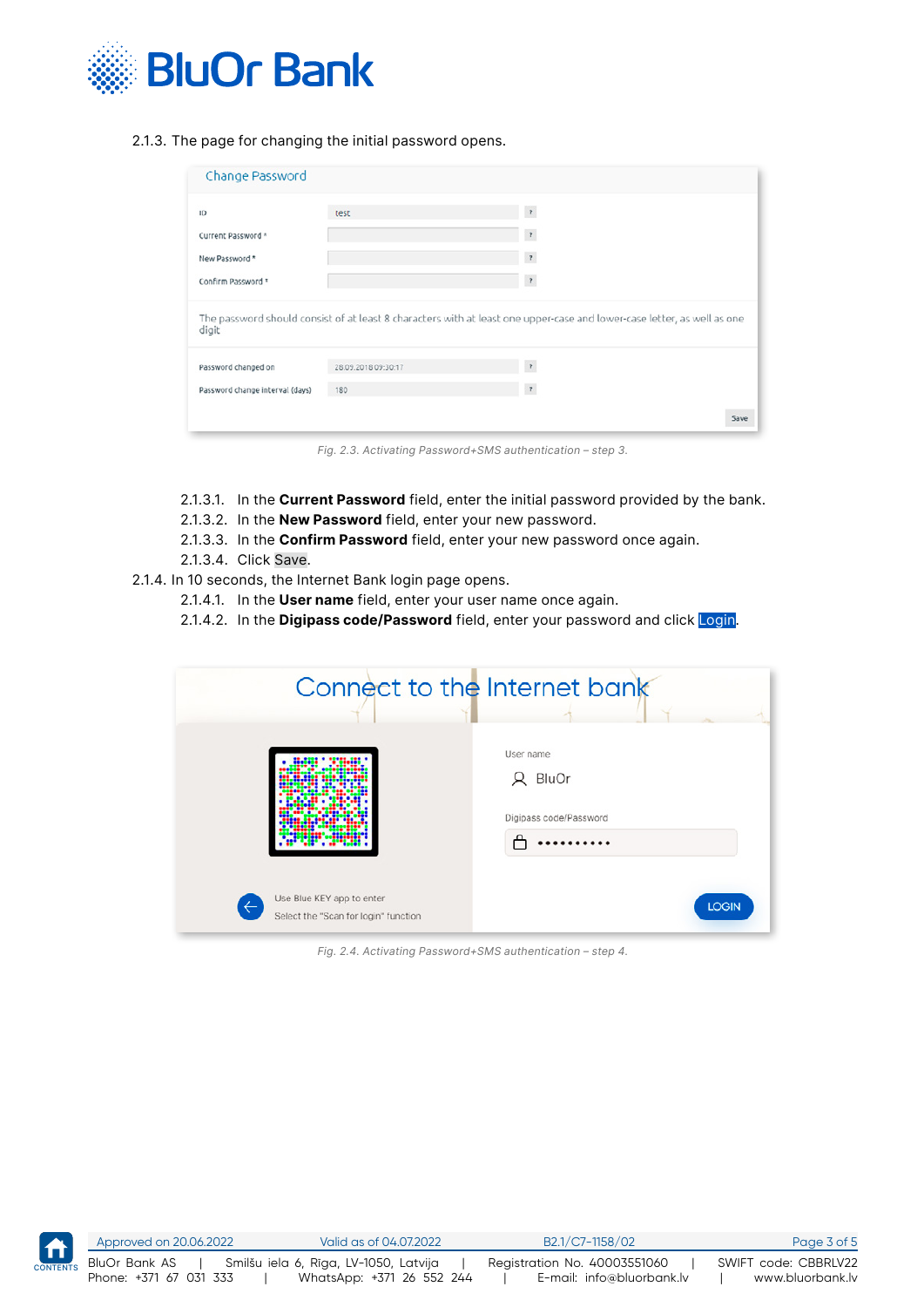<span id="page-4-0"></span>

2.1.4.3. In the **SMS code** field, enter the SMS code that you have received in SMS. 2.1.4.4. Click Next.

|                                                                                   | Connect to the Internet bank           |
|-----------------------------------------------------------------------------------|----------------------------------------|
|                                                                                   | User name<br>Q BluOr<br>SMS code       |
| Use Blue KEY app to enter<br>$\leftarrow$<br>Select the "Scan for login" function | <b>REQUEST SMS CODE</b><br><b>NEXT</b> |

*Fig. 2.5. Activating Password+SMS authentication – step 5.*

#### **3. REGULAR LOGIN TO THE INTERNET BANK, USING PASSWORD+SMS AUTHENTICATION**

3.1. To regularly log into the Internet Bank, do as follows:

3.1.1. Open the Internet Bank login page [\(https://ib.bluorbank.lv](https://ib.bluorbank.lv)).

3.1.1.1. In the **User name** field, enter your user name to access the Internet Bank and click Login.

|                     | Connect to the Internet bank |
|---------------------|------------------------------|
| Download mobile app | User name<br>Q BluOr         |
| <b>BluOr Bank</b>   | <b>LOGIN</b>                 |

*Fig. 3.1. Login to the Internet Bank – step 1.*